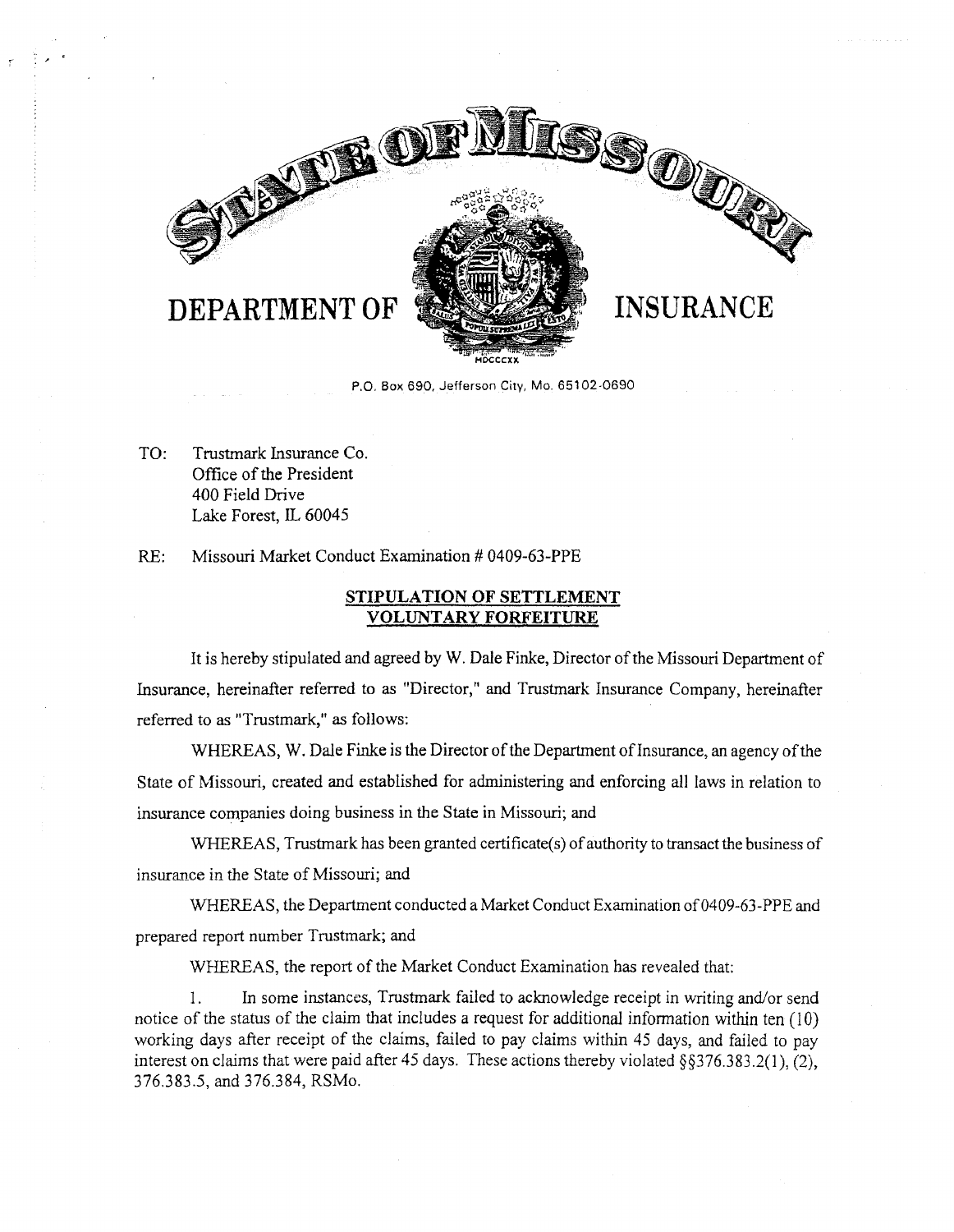2. In some instances, Trustmark failed to maintain its books, records, documents and other business records in a manner so that the claims handling practices of the insurer may be readily ascertained during market conduct examinations, thereby violating §374.205.2(2), RSMo, and Missouri Regulations 20 CSR 300-2. l 00 and 20 CSR 300-2.200(3)(B).

3. In some instances, Trustmark failed to provide the examiners with sufficient documentation for them to verify that standardized information required by Jaw was contained on documents sent to health care providers as well as documentation regarding the denial of claims and the reasons for those denials, as required by §§376.383.9, and 376.1400, RSMo, and Missouri Regulations 20 CSR 300.2.100 and 20 CSR 300-2.200(3)(B)l.

4. In some instances, Trustmark failed to pay certain claims or any undisputed portion of those claims or send a notice of receipt and status of the claims with in 15 days of receipt of additional information received from the health carrier or third-party contractor, as required by §376.383.3, RSMo.

5 In some instances, Fiserv Health-Kansas (hereafter referred to as "Fiserv"), one of Trustmark's third-party contractors, failed to acknowledge receipt in writing and/or send notice of the status of the claim that includes a request for additional information within ten (10) working days after receipt of the claims, failed to pay or send a notice of the receipt and status of claims within 15 days after receiving additional information, failed to pay claims within 45 days, and failed to pay interest on claims that were paid after 45 days. These actions thereby violated §§3 76.383 .2(1 ), (2), .3 and .5, and 376.384, RSMo.

6. In some instances, Fiserv failed to maintain its books, records, documents and other business records in a manner so that the claims handling practices of the insurer may be readily ascertained during market conduct examinations, thereby violating §374.205.2(2), RSMo, and Missouri Regulations 20 CSR 300-2.100 and 20 CSR 300-2.200(3)(B).

7. In some instances, Marsh, one of Trustmark's third-party contractors, failed to acknowledge receipt in writing and/or send notice of the status of the claim that includes a request for additional information within ten (10) working days after receipt of the claims, failed to pay or send a notice of the receipt and status of claims within 15 days after receiving additional information, failed to pay claims within 45 days, and failed to pay interest on claims that were paid after 45 days. These actions thereby violated §§376.383.2(1), (2), .3 and .5, and 376.384, RSMo.

8. In some instances. Marsh incorrectly adjudicated the Medicare allowed amount on some claims, thereby violating §§375.1007(3), (4), and (6), and 376.383.5, RSMo, and Missouri Regulation 20 CSR 400-2.030(5)(A) and (B).

9. In some instances Marsh failed to maintain its books, records, documents and other business records in a manner so that the claims handling practices of the insurer may be readily ascertained during market conduct examinations, thereby violating §374.205.2(2), RSMo, and Missouri Regulations 20 CSR 300-2. I 00 and 20 CSR 300-2.200(3)(B).